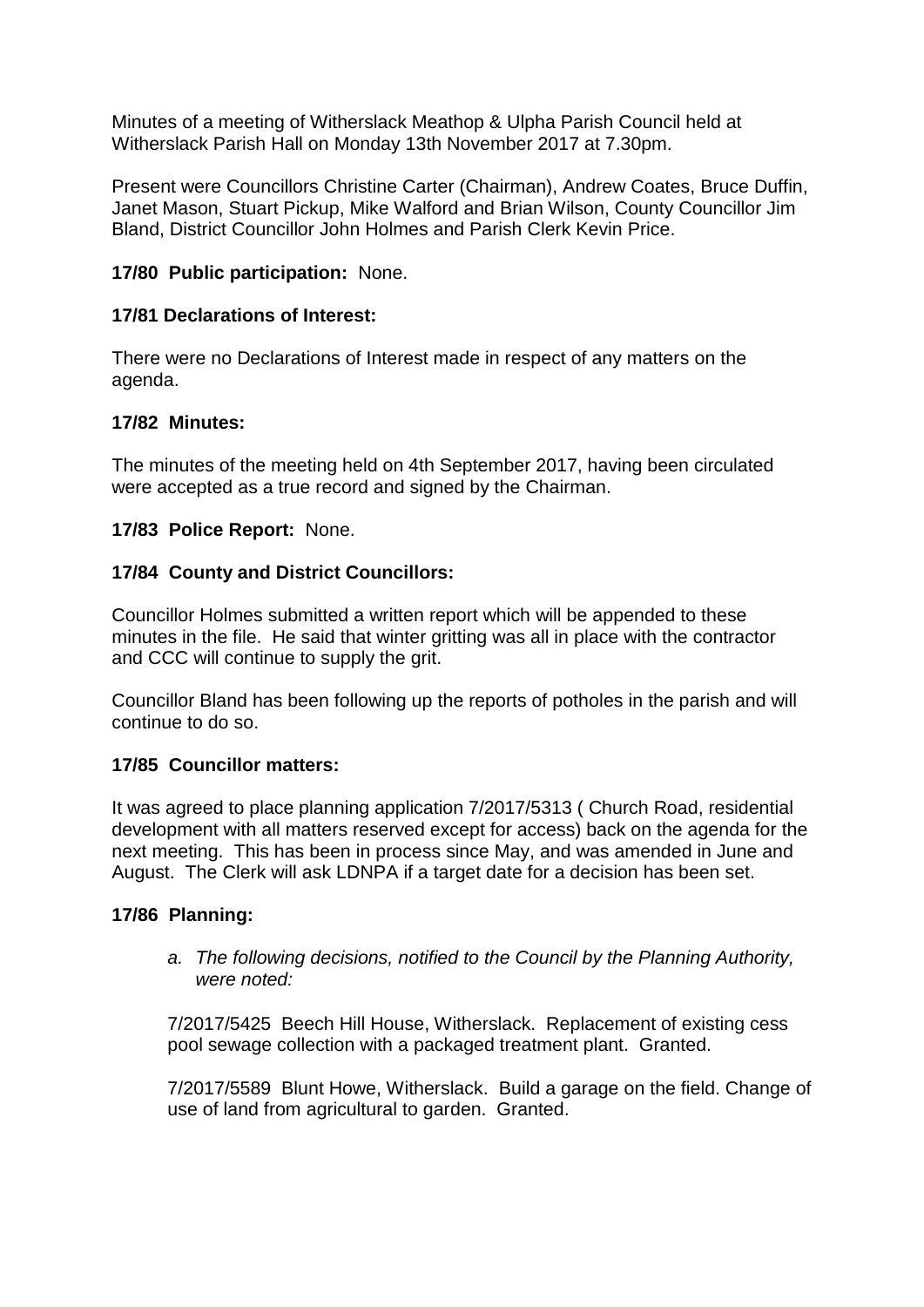*b. The following Notice of Intention was noted:*

7/2017/5718 Limegarth Wood, Meathop. Proposed road (for information only).

*c. The following comments, submitted since the last meeting, on the Clerk's delegated authority, were noted:*

7/2017/5558 The Old Vicarage, Witherslack. Approval of details reserved by condition on planning permission 7/2015/5067: conditions 8 (sewage treatment plant) and 9 (glazing). Response of 'no comment' made originally, confirmed as 'no objection'.

7/2017/5569 High End Farm, Witherslack. Conversion of barn and former cart building to 3 one bed holiday lets. This planning application has previously been refused by the Planning Authority, in view of objections from CCC Highways regarding access and parking. As the access and parking is still an issue the Council agreed to oppose this application.

# **17/87 Strategic Long Term Plan for the parish:**

Councillor Wilson distributed a new pack of information for the proposed strategic Long Term Plan for the parish and went through each page and heading. He asked Councillors to go through the documents and consideration of the first page of this will be an agenda item for the next meeting.

## **17/88 Parish Land at Yewbarrow Quarry and Slate Hill:**

Councillor Duffin has met with two prospective tenants. The rent at Yewbarrow Quarry has been agreed at £230 for the five year lease and the contract will soon be ready for signing. There may be interest at a later date in the land at Slate Hill, but not at present.

# **17/89 A590 Meeting:**

The Council was updated with matters discussed at the meeting held on 6th November, which was attended by Councillors Duffin and Pickup and Councillors Bland and Holmes. A number of issues were discussed including the future Road Investment Strategy and the long term plan, which would see the entire A590 being a dual carriageway with a roundabout at Gilpin Bridge. Progress was reported on the replacement cattle grids and matters were raised by the Parish Councillors as to repairs to adjacent fencing, adjustment of the sensors at the traffic lights at the underpass, the danger to traffic turning right into Foulshaw Nature Reserve from the east bound carriageway, and the possibility of altering the existing bus layby to an acceleration lane for traffic joining the A590 from the Witherslack junction. The group will meet again in February 2018.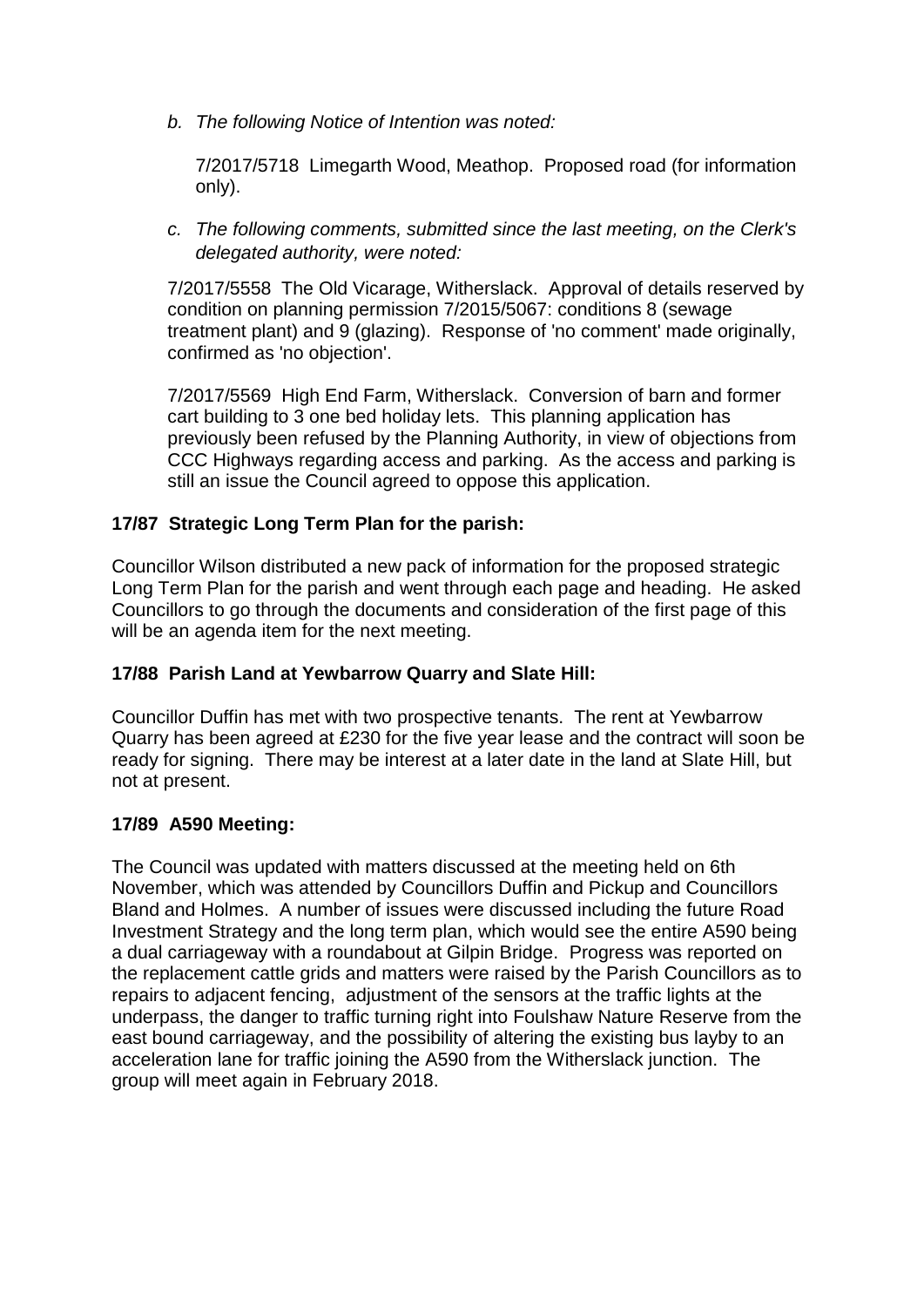# **17/90 Data Protection Regulations:**

The Clerk alerted the Council to the forthcoming new Data Protection and Data Regulations which come into force in May 2018. It will affect all Parish Councils and it will be required for this Council to register with the Information Commissioner and to appoint a Data Protection Officer (either from within the Council or elsewhere). CALC are advising Councils and will be running a one-day course at the beginning of March, together with workshops on other dates. The Clerk will keep Councillors up to date on developments.

# **17/91 Speeding problems:**

In response to an enquiry from a previous Council meeting, PCSO Jayne Park had offered the use of the Police Speed Indicator Device to assist in trying to reduce the speed of vehicles travelling through the village. The Clerk agreed to contact CCC Highways again to ask if a 30mph speed limit could be established in the village.

## **17/92 Finance:**

*a. It was resolved to pay the following accounts:*

| <b>CALC</b> | £180.54 | Annual subscription                           |
|-------------|---------|-----------------------------------------------|
| BDO.        | £36.00  | External audit                                |
| <b>SLDC</b> | £292.16 | Election costs                                |
| K M Price   | £128.34 | Quarterly expenses to 30th September          |
|             |         | including use of home office and travel, etc. |

- b. The cash and budget statements were noted.
- c. The report from the External Auditor on the Council's accounts for 2016-17 was presented. There had been an issue arising due to the assets total not being adjusted following the purchase of a notice board some years ago. This was discussed and the action taken was approved. The Notice of Conclusion of Audit will now be displayed on the notice board.

#### **17/93 Correspondence:**

- a. The CALC AGM will be held on Saturday 18th November at 10.30am at Carlisle Racecourse.
- b. Kirsten Freiesleben, expressing her husband's interest in taking on the handyman's job. The Clerk will send her a copy of the Contract.
- c. The pole holding the bus timetable in the shelter on the eastbound carriageway of the A590 is down. The Clerk will notify Stagecoach.